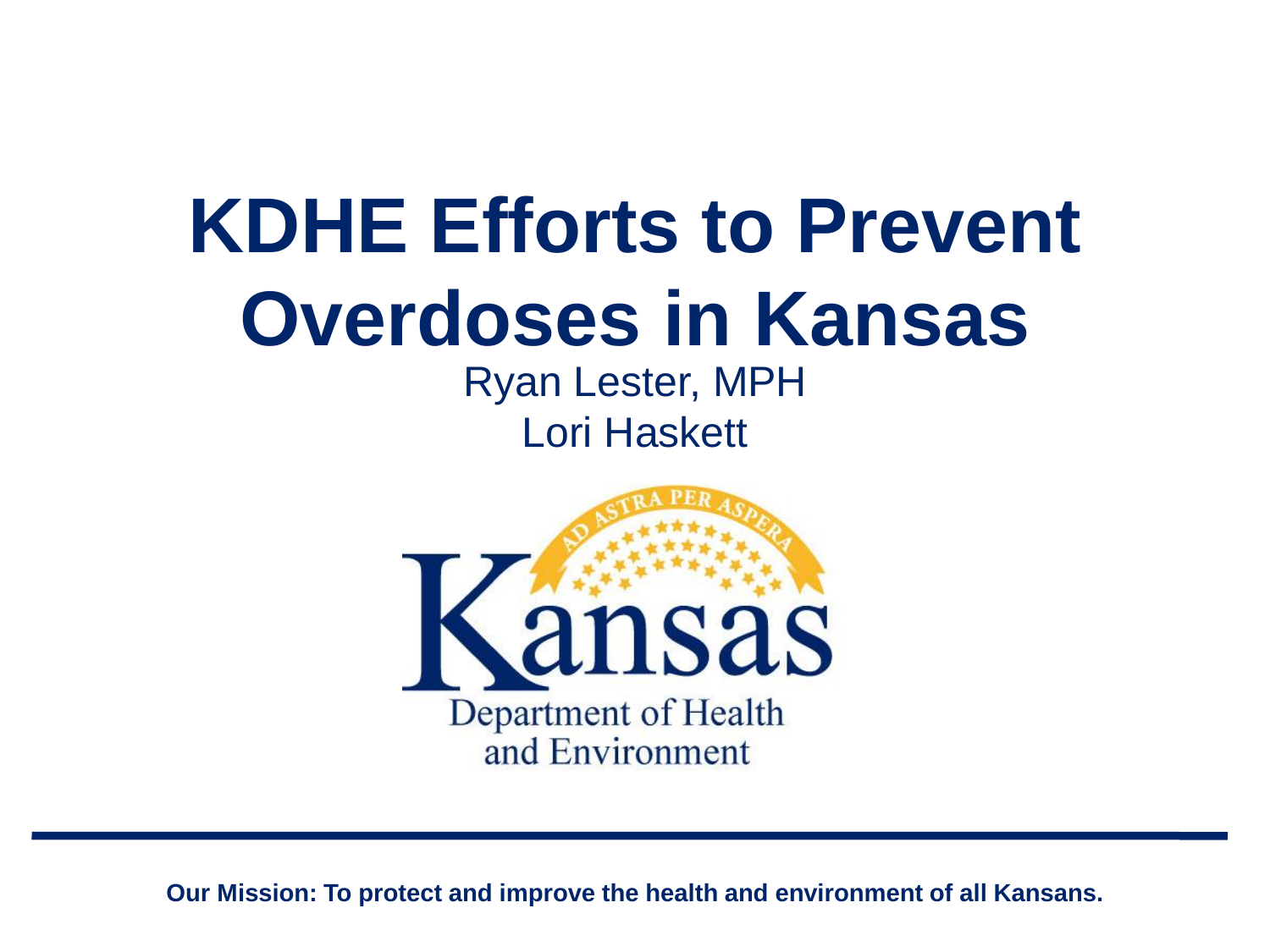## Opioid Prevalence in Kansas

- From April June 2017, Kansans filled 181,172 opioid prescriptions for 12,785,399 pills per month
- Equivalent to 4 pills per person and 71 pills per prescription
- There were enough opioids to give every Kansan a Hydrocodone, Oxycodone ER, or a Methadone tablet (pill) every day
- 54 morphine milligram equivalent (MME) per RX, per Kansan on average
- What is 50 MME?
	- 10 tablets of hydrocodone-acetaminophen 5-mg morphine per day
	- 2 tablets of oxycodone extended-release (ER) 15-mg morphine per day
	- 3 tablets of methadone 5-mg per day

**Data:** 2017 Kansas Tracking and Reporting of Controlled Substances, Kansas Board of Pharmacy. Opioids represent tablet and capsule formularies dispensed in milligram units.

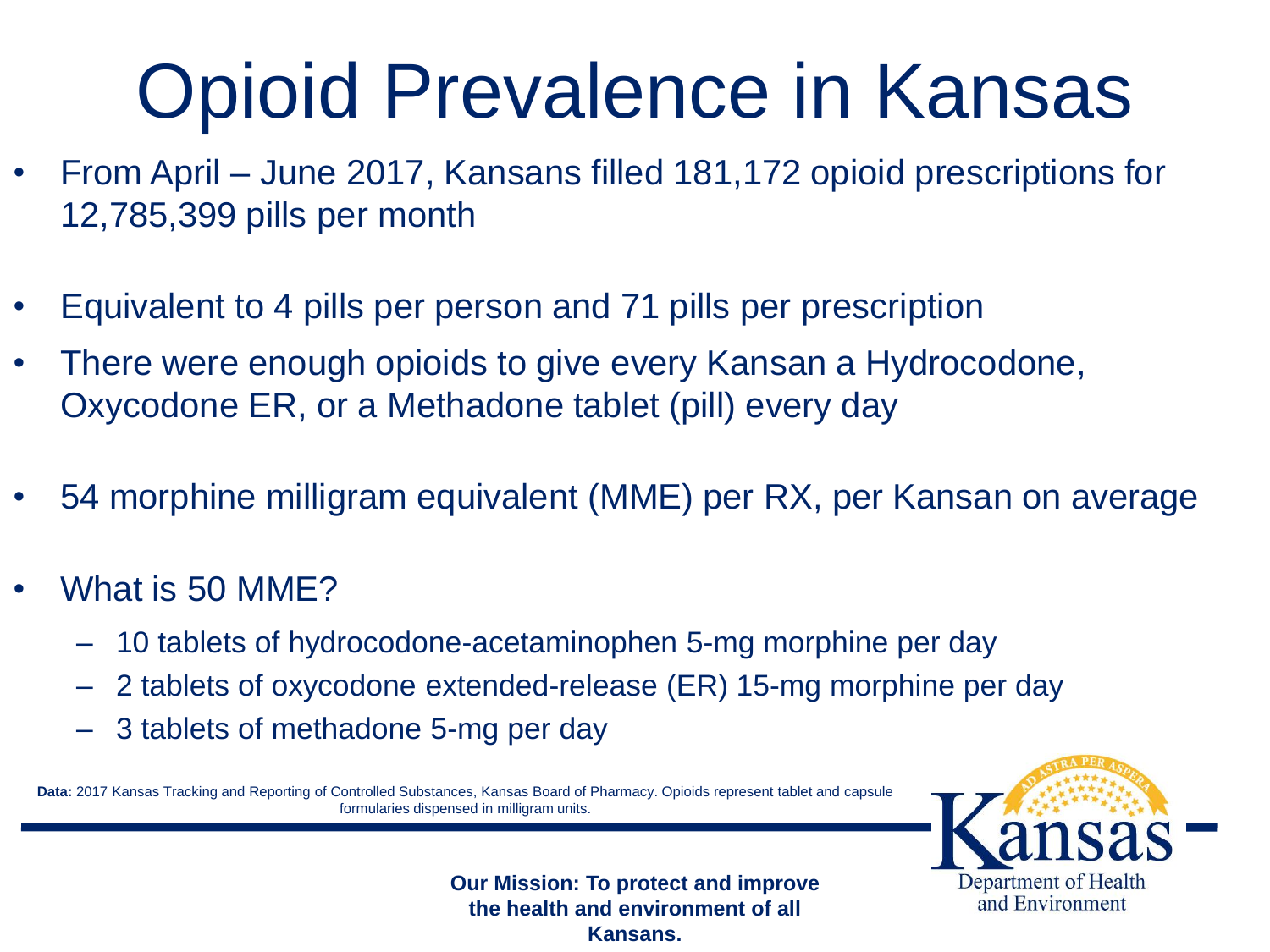### 2015 Kansas BRFSS Data

- 2.2% of adult Kansans used a prescription pain medication without a prescription in 2015
- Most Kansans who misused prescription pain medication cited pain relief as a reason



**Data:** 2015 Kansas BRFSS. State-added Module. Kansas Department of Health and Environment, Bureau of Health Promotion. 2005-2016 Kansas Vital Statistics, Bureau of Epidemiology and Public Health Informatics. Drug poisoning death rates were computed based on the underlying cause of death

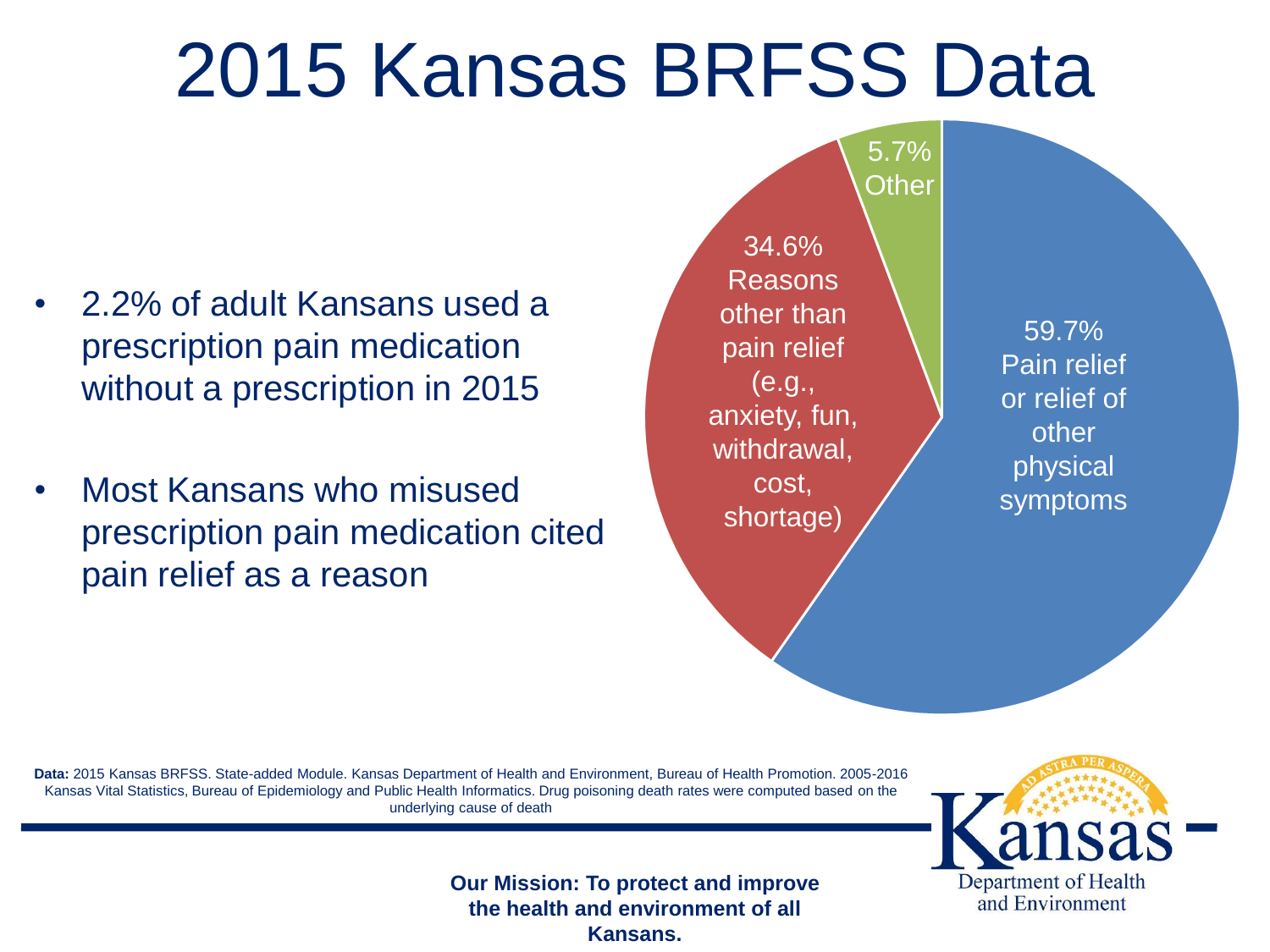# Neonatal Abstinence Syndrome (NAS) in Kansas

- NAS is a postnatal drug withdrawal syndrome that results from in utero exposure to addictive prescription or illicit drugs.<sup>1</sup> Between 2000 and 2012 the incidence of NAS increased 5-fold nationwide<sup>2-3</sup>
- NAS incidence significantly increased from 0.3 per 1,000 hospital births in 2000 (95% confidence interval (CI): 0.1, 0.5) to 2.9 per 1,000 hospital births in 2014 (95% CI: 2.3,  $3.4$ <sup>4</sup>
- Although the incidence rate is lower in Kansas compared to other states, the increase in incidence for Kansas is much higher than national estimates
- Results link NAS diagnoses with serious comorbid conditions such as respiratory complications including meconium aspiration and respiratory distress syndrome, feeding difficulties, possible sepsis and seizures
- Most patients were insured by Medicaid (65.4%)<sup>4</sup>

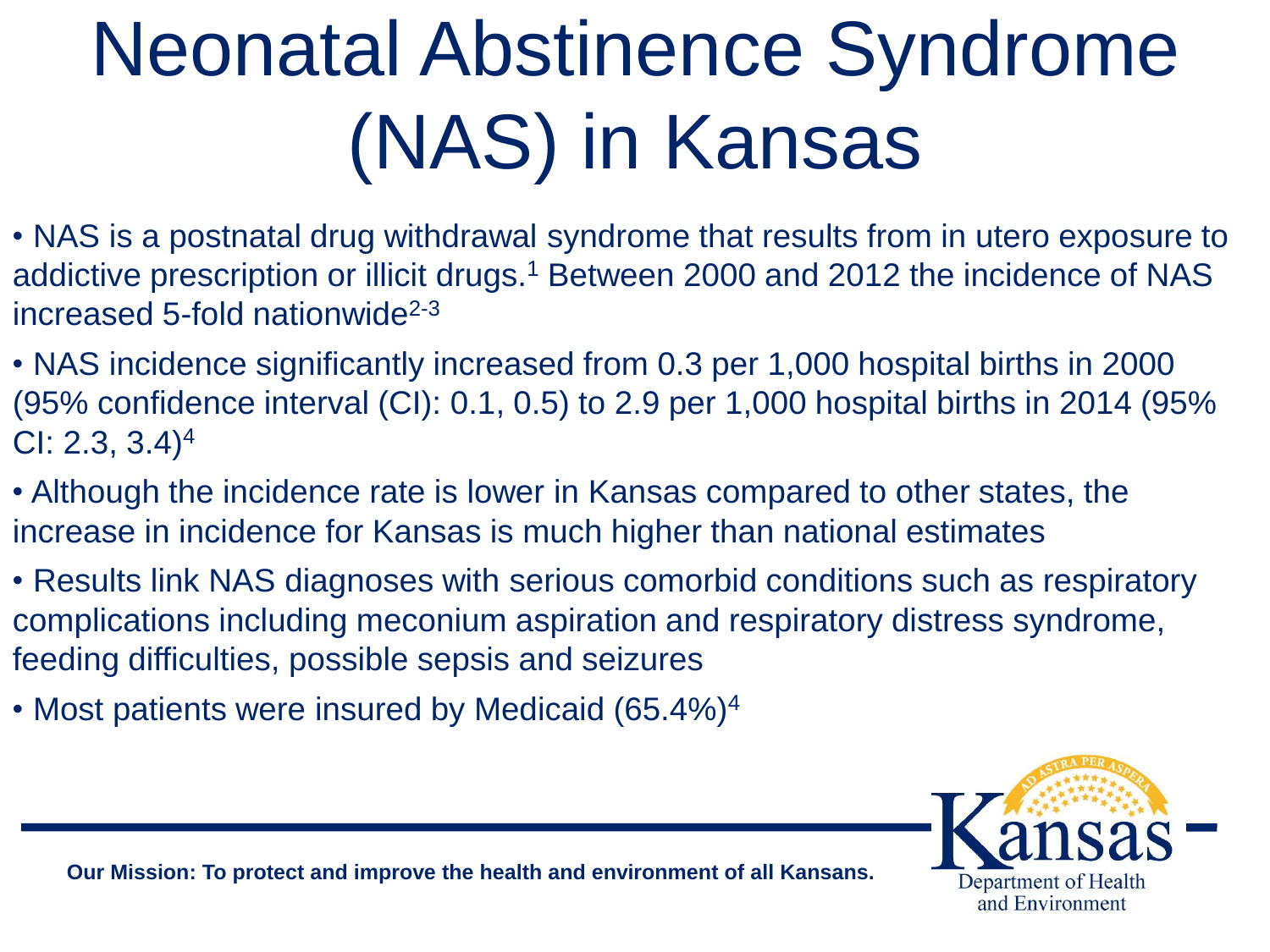# Prescription Drug Overdose: Data-Driven Prevention Initiative

• KDHE received a cooperative agreement with the CDC Prescription Drug Overdose: Data-Driven Prevention Initiative (DDPI) to address the opioid epidemic in Kansas on September 1, 2016.

- Outcomes:
	- Decrease rates of opioid abuse
	- Decreased rate of ED visits related to opioids
	- Decreased drug overdose death rate, including both opioid and heroin death rates
	- Improved health outcomes

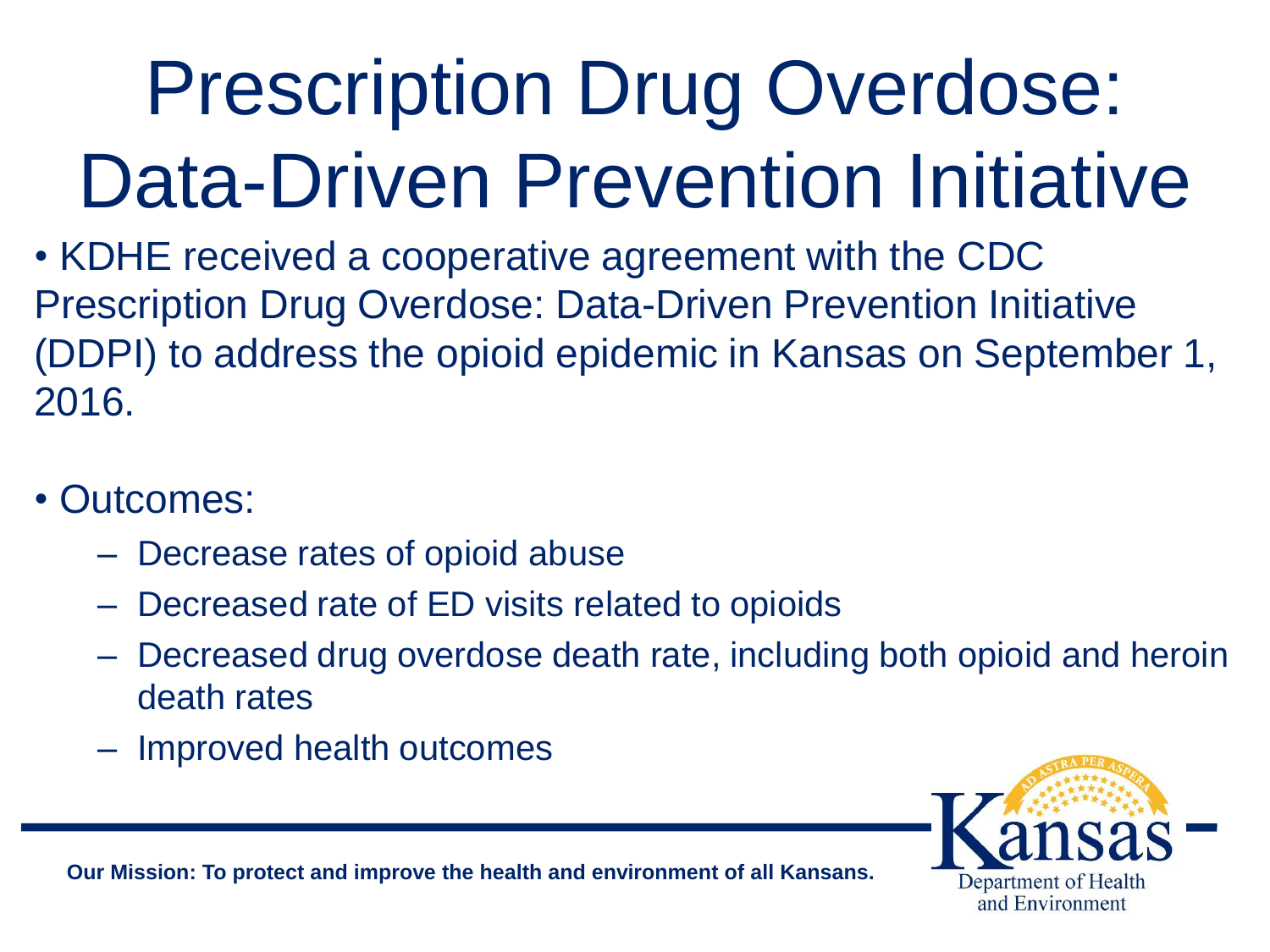# KsDDPI – Planning

• Established Kansas Prescription Drug Overdose Prevention State Plan Planning Committee

• Development and implementation of a statewide strategic plan to facilitate prevention activities for prescription and illicit drug abuse and overdose

- Needs assessment
- Evaluation plan
- Dissemination plan

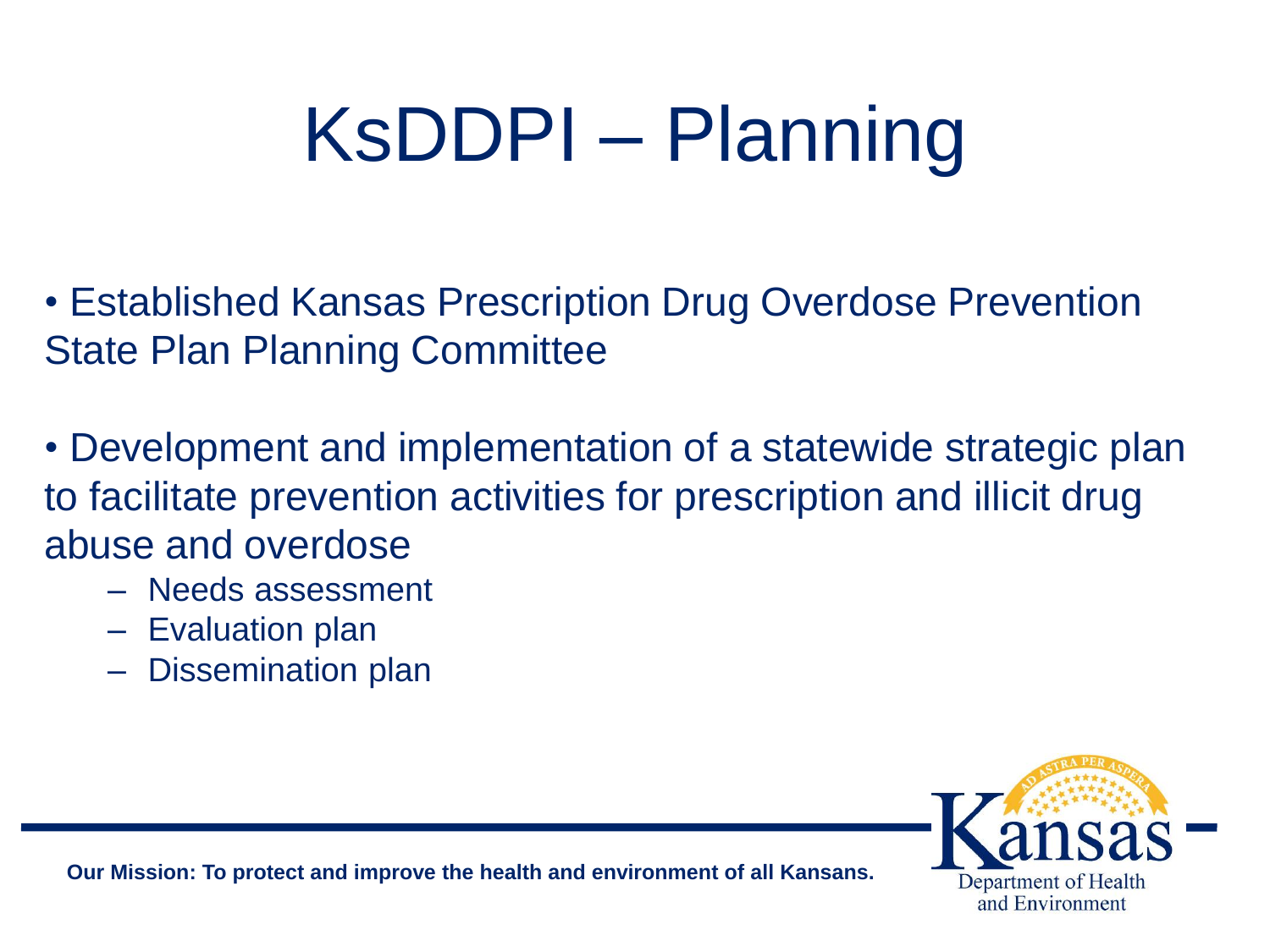## KsDDPI – Data

• Necessary to improve data collection/analysis, to better understand the epidemic and assess progress toward program goals

- Strategies
	- Enhance surveillance of RX drug and heroin abuse/overdose
	- Enhance public health access and application of prescription drug monitoring program (PDMP) data (KTRACS is the system in Kansas)
- Activities
	- Access drug-related mortality data
	- Access real-time syndromic surveillance drug poisoning data from EDs
	- Use KTRACS on a near-real time basis
	- Access de-identified data from the Prescription Monitoring Program Interconnect (PMPi)
	- Work with coroners to increase specificity of drug poisoning deaths
	- BRFSS

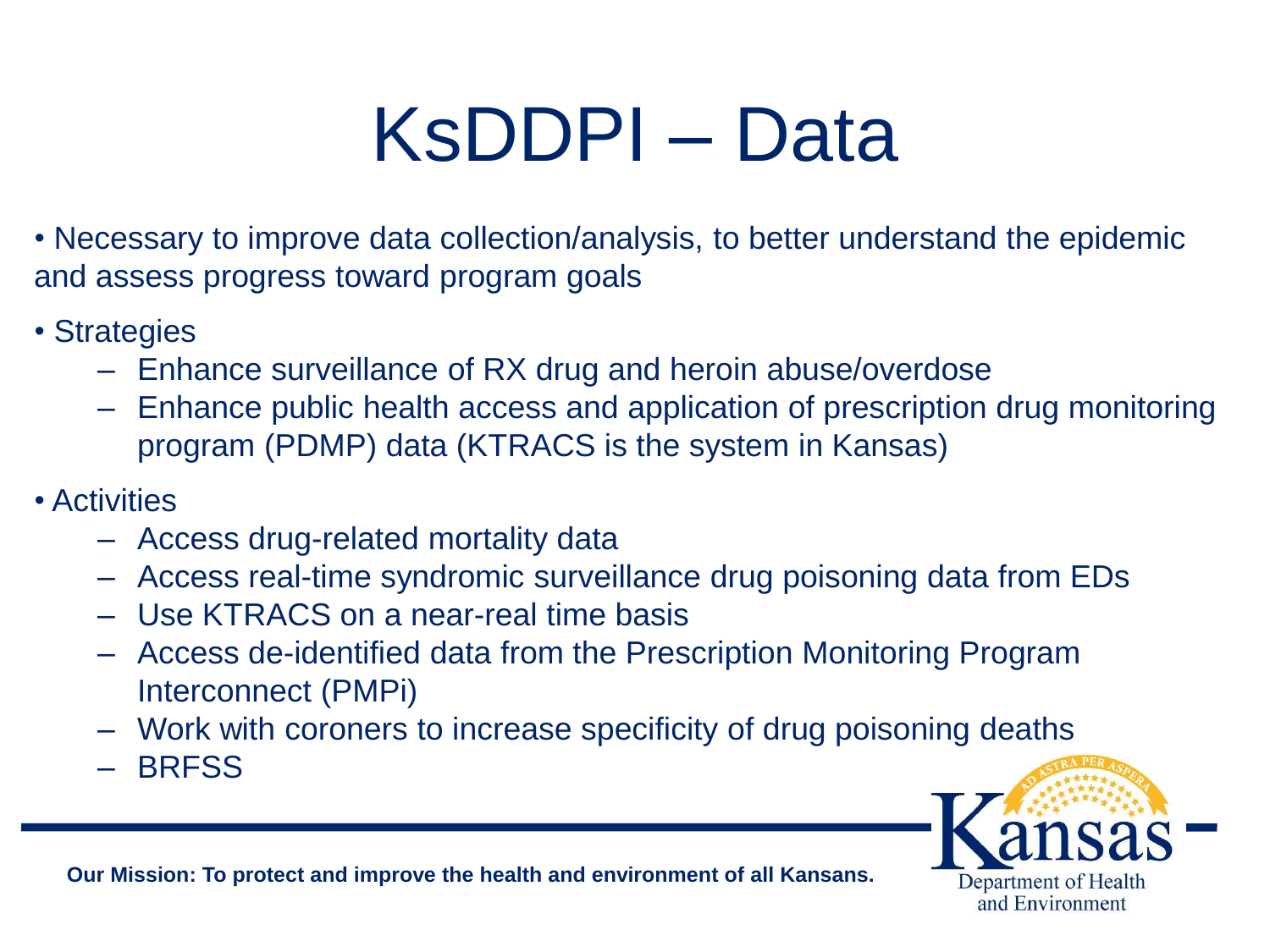## KsDDPI – Prevention in Action

- Main focus: Enhance Kansas's PDMP (KTRACS) and increase its use by providers and dispensers
- Aligns with best practices and current recommendations
- Strategies
	- Enable registration, use, and access of KTRACS
	- Expand proactive reporting
	- Public health surveillance with KTRACS